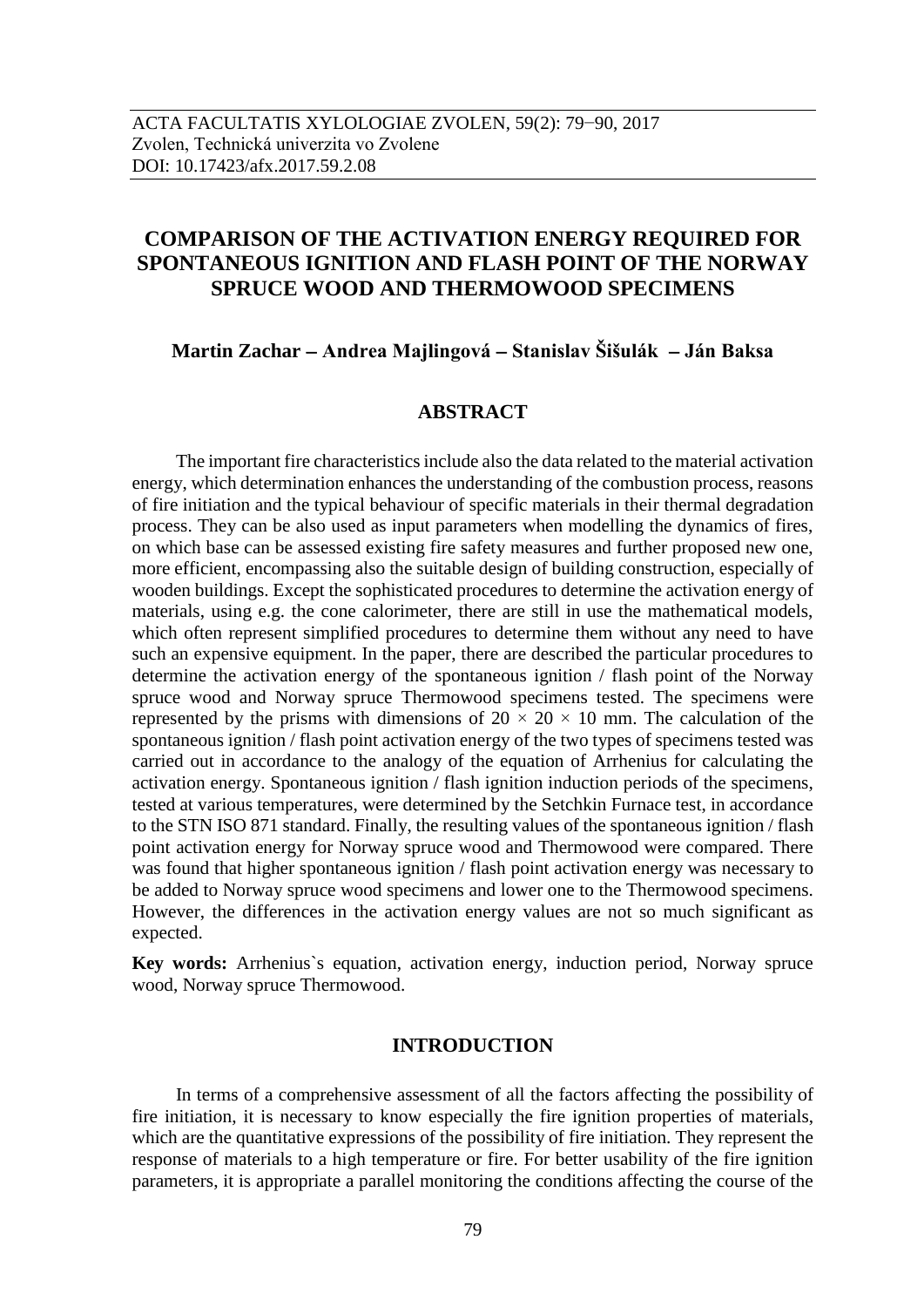combustion process initiation period, i.e. the fire tetrahedron (CHREBET, BALOG 2010 in terms of NFPA 921: 2008).

Thermal conditions for initiating the burning process are usually characterized by the flash point and ignition temperature (the ignition parameters). Their determination is stated in the STN ISO 871. In the assessment of ignition sources and combustible transfer, there are used the technical and safety parameters like spontaneous and flash point temperatures.

Determination of spontaneous ignition / flash point temperature is closely linked to other technical safety parameter - the induction period. The induction period, together with the temperature, characterizes processes related to materials before flame occurrence, thus with increasing reaction temperature it is reduced. In general, we distinguish between the spontaneous ignition induction period, i.e. the time interval from the specimen thermal loading up to its spontaneous ignition, without the use of a small flame as the secondary source of ignition, while its time interval is equal to or shorter than 10 minutes and flash point induction period, the time interval from the specimen thermal loading, but using a small flame as the secondary ignition source (BABRAUSKAS 2003).

The spontaneous ignition parameters, together with the induction spontaneous ignition and flash point temperature are essential for the relative comparison of materials in terms of the fire dynamics in their thermal loading by temperature or heat flux, which are typical for a fire, i.e. they characterize the initiation of combustion (BABRAUSKAS 2003).

One of the variables describing the behaviour of wood in a fire is the activation energy required for the spontaneous ignition / flash point. That is, how much energy (heat) is necessary to provide a specific form of wood to be spontaneously ignited / flash ignited during the thermal loading. The range of activation energies for spontaneous ignition / flash point of wood is quite wide and default values depend significantly on the methodology applied (RANTUCH *et al.* 2016).

Ignition parameters as well as activation energy setting, in general, is closely related to the issue of combustion kinetics evaluation. Here we introduced several studies focusing the Norway spruce wood.

The influence of thermal loading at spruce wood lignin alteration, which has also impact on the change of combustion kinetics, studied KAČÍKOVÁ, KAČÍK (2009).

KUČEROVÁ *et al.* (2011) further published a study dealing with alterations of extractives and cellulose macromolecular characteristics after thermal degradation of Norway spruce wood.

The influence of spruce wood heat treatment on its thermal stability and burning process has studied MARTINKA *et al.* (2014).

MARTINKA *et al.* (2015a) further dealt with the evaluation of the Norway spruce wood form influence on its activation energy of spontaneous ignition. They investigated the dust, solid and pellet forms of the specimens. The spontaneous ignition activation energy was calculated from the dependence of the ignition time on the inverse value of thermodynamic temperature (Semenov method). This dependence was measured in the hot-air (Setchkin) furnace according to ISO 871: 2006.

MARTINKA *et al.* (2016) continued the study of Norway spruce wood with investigation of the way heat treatment of Norway spruce wood influence on the heat release rate and propensity for fire propagation in the flashover phase. The heat release rate was determined by a cone calorimeter in accordance with ISO 5660-1:2002. The propensity for fire propagation in the flashover phase was determined from the cone calorimeter. Three kinds of samples were used: heat untreated, heat treated in accordance with the ThermoWood – Thermo-S programme (maximum temperature during the heat treatment was 190 °C) and heat treated in accordance with the ThermoWood – Thermo-D programme (maximum temperature during the heat treatment was 212 °C). Obtained results proved that heat treatment of spruce wood has no impact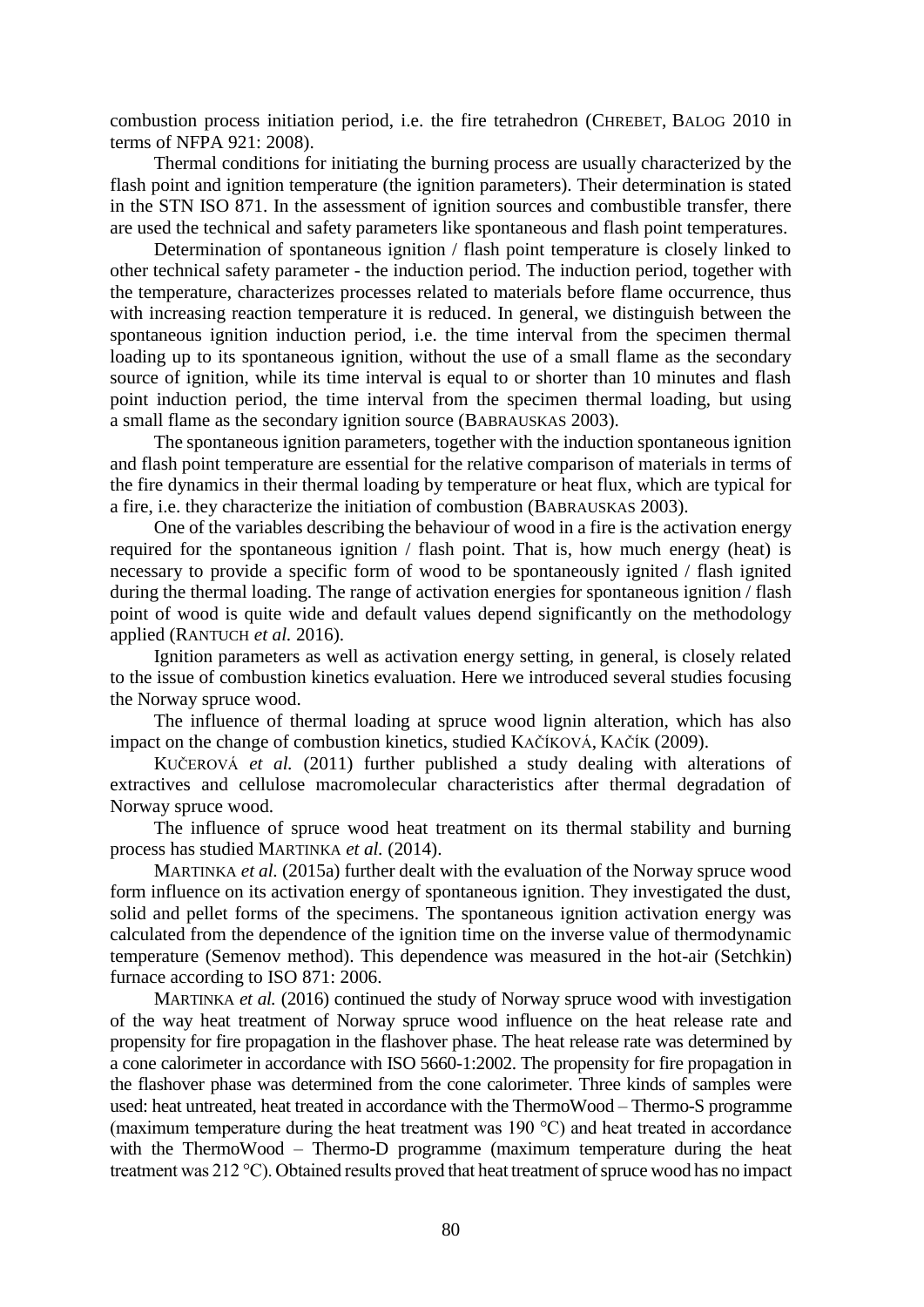on the propensity for fire propagation in the flashover phase. The time interval to reach the flashover phase of both heat treated and untreated spruce wood specimens was from 120 to 600 seconds. The heat treatment of spruce wood by both used thermal programmes caused a significant decrease in the heat release rate.

With the evaluation of combustion kinetics of Norway spruce stem wood effects in relation to the dry and wet torrefaction dealt BACH *et al.* (2017). They thermogravimetrically studied the thermal reactivity of the woods in nitrogen and air to simulate pyrolysis and combustion conditions, followed by a kinetic evaluation employing multi-pseudo-component models. The results show that dry torrefaction has unpronounced effects on the activation energy of cellulose and lignin in the subsequent thermal conversion processes, while these figures increase after wet torrefaction. In addition, wet and dry torrefaction show opposite trends in the char combustion: while dry torrefaction increases both the activation energy and pre-exponential factor of char, wet torrefaction decreases these kinetic parameters.

For the calculation of the activation energy of material decomposition is possible to use several methods. MARTINKA *et al.* (2015b) tested three iso-conversion three methods that are used most often in practice. Specifically, it was the Kissinger method, Flyn-Wall-Ozawa method and Kissinger-Akahira-Sunos method. As most of the methods by which it is possible to calculate the activation energy of the decomposition, those are also based on the Arrhenius equation.

This paper deals with the study of the activation energy needed to spontaneously ignite / flash ignite the Norway spruce wood and Norway spruce Thermowood chemically treated, applying the analogy of the Arrhenius equation, published by SEMENOV in 1959, which is based on using the results of thermal analysis of the materials considered.

#### **EXPERIMENT**

The specimens tested were produced from the Norway spruce wood and Thermowood.

The Norway spruce wood was obtained during the winter timber harvesting in the territory of the University Forest Enterprise in 2016 and was processed in the Development Workshops and Laboratories of the Technical University in Zvolen in the spring of the same year. Thermowood, according to REINPRECHT and VIDHOLDOVÁ (2011), is produced by the the thermal modification of the wood at a temperature of  $150-260$  °C. In this process, the chemical structure of the wood is changed, too.

The Norway spruce Thermowood for testing was obtained from the company SLOV-DV Ltd., settled in Galanta, Slovakia. It was chemically treated using the vacuum-pressure impregnation of wood. Wood was modified to be resistant against the decaying fungi, pests and the influence of changing atmospheric conditions.

The first step of the procedure was to determine the ignitability of specimens tested. For that reason, the incendiary hot-air oven was used and the methodology for testing the spontaneous ignition and flash point temperature according to the STN ISO 871 standard was applied.

The incendiary hot-air oven consists of the electric heating unit and specimen holder (Figure 1).

As a measuring device with thermocouples for measurement of temperature course withing the specimens and on their surface, the ALMEMO 2290-8 device was used.

The tests were carried out on specimens of Norway spruce wood and Thermowood. Each specimen weighted 3.0  $\pm$  0.2 g and conditioned at temperature of 23  $\pm$  2 °C and a relative humidity of  $50 \pm 5$ %, for 40 hours, according to the STN EN ISO 291 standard.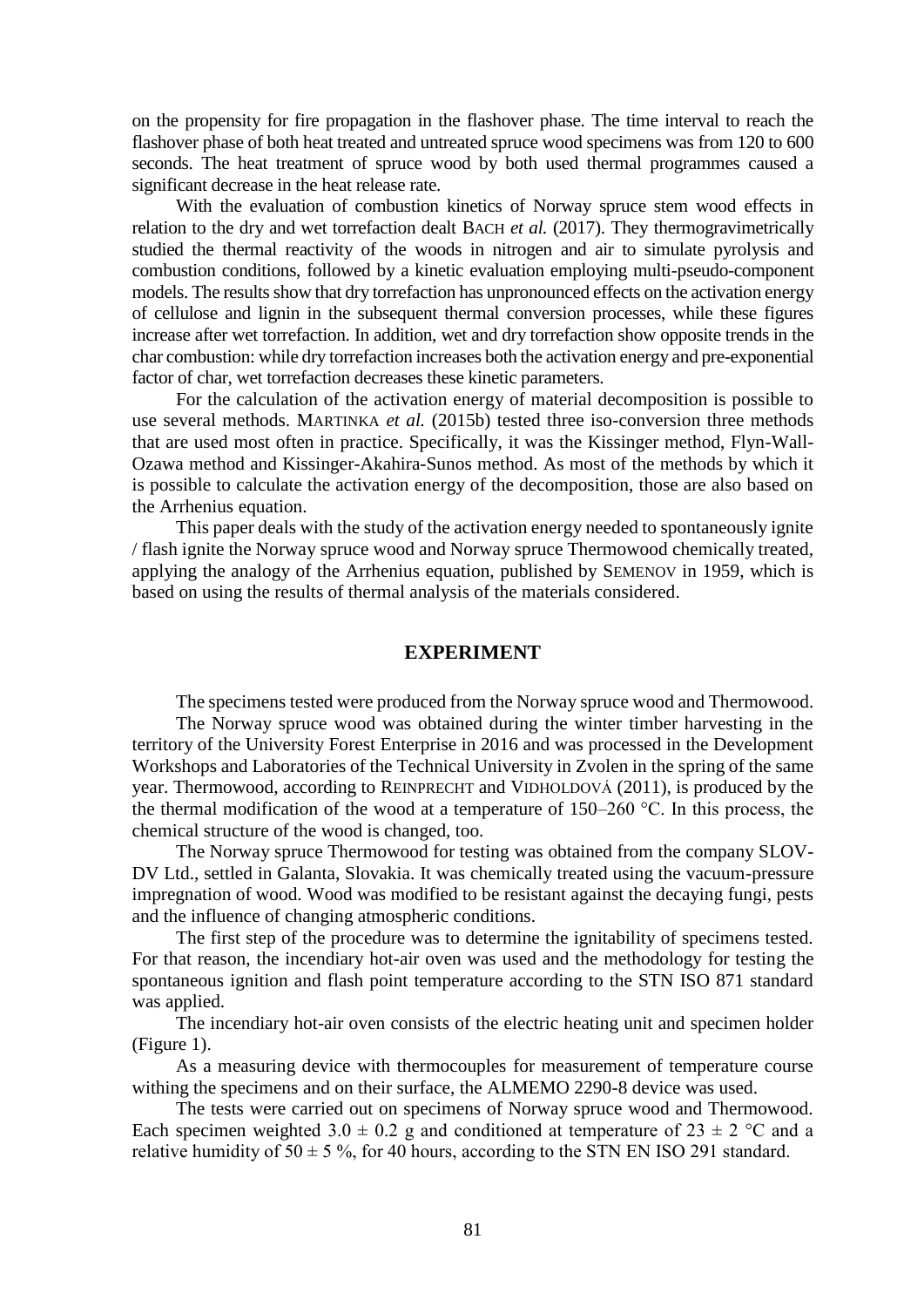

- 1 Thermocouple TC<sub>2</sub>
- 2 Support rod of specimen holder<br>3 Fire-proof circular cover
- $\frac{3}{4}$  Fire-proof circular cover<br> $\frac{4}{4}$  Thermocouple TC<sub>1</sub>
- Thermocouple  $TC_1$
- 5 Sealing ring<br>6 Thermocour
- 6 Thermocouple  $TC_3$ <br>7 Heating coil termina
- 7 Heating coil terminals<br>8 Ignition flame
- 8 Ignition flame<br>9 Air supply
- 9 Air supply<br>10 Metal fixin
- 10 Metal fixing clips<br>11 Flowmeter
- **Flowmeter**
- 12 Tangential air flow to the cylinder
- 13 Specimen pan
- 14 Mineral fibre wool
- 15 Threaded spiral made of chromium-nickel
- in heat durable cement
- 16 Three spacer rings for location of the inner
- cylinder and its support 17 Removable control cup
- 18 Removable thermal insulation

**Fig. 1 Setchkin Furnace (ASTM INTERNATIONAL).**

The specimens with moisture of 9 % were modified before the weighing, cut to prisms with dimension  $20 \times 20 \times 10$  mm. The lower weight variation as compared to the STN ISO 871 standard was chosen to limit the uncertainty of measurement resulting from the dependency between the induction period and the weight.

#### **Flash point temperature determination**

The airflow rate in the incendiary hot-air oven was set to  $25 \text{ mm} \cdot \text{s}^{-1}$ , adjusting the actual airflow rate qv over the entire cross section of inner cylinder to the computed value (in liters per minute) using the following equation (STN ISO 871:2010):

$$
q_v = 6.62 \times T \tag{1}
$$

where: T – Thermodynamic temperature (K),  $qv - Airflow$  rate (mm·s<sup>-1</sup>).

Airflow rate in the incendiary hot-air oven was maintained within  $\pm$  10 % of the computed value. The specimen was placed in the incendiary hot-air oven. After starting the timing device, there was ignited a flame and the appearance of moderate flash ignition or explosion of combustible gases was observed, optionally followed by a continuous combustion of the specimen, and also flaming or glowing, when the temperature is suddenly increasing. After 10 minutes the temperature is reduced or raised to 50  $\degree$ C, depending on whether the flash ignition has occurred or not. If not, the test is repeated with a new specimen. When the range for flash point was set, the tests started at a temperature of  $10^{\circ}$ C lower than the highest temperature within the temperatures range, and continued with reducing the temperature by 10 °C to the temperature at which flash ignition did not occurred during 10 minutes period.

The lowest air temperature at which, during the 10 minutes, the flame was observed was recorded as a flash point temperature.

### **Spontaneous ignition temperature determination**

The procedure was the same as by the flash point temperature determination, but without application of the igniting flame. Spontaneous ignition is evident during the combustion of specimen by flame or glowing. It is difficult visually to determine it, because the combustion is manifesting rather by glowing than by flame. Therefore, faster temperature rise in the thermocouple accompanied by visual observation is considered for more reliable evidence.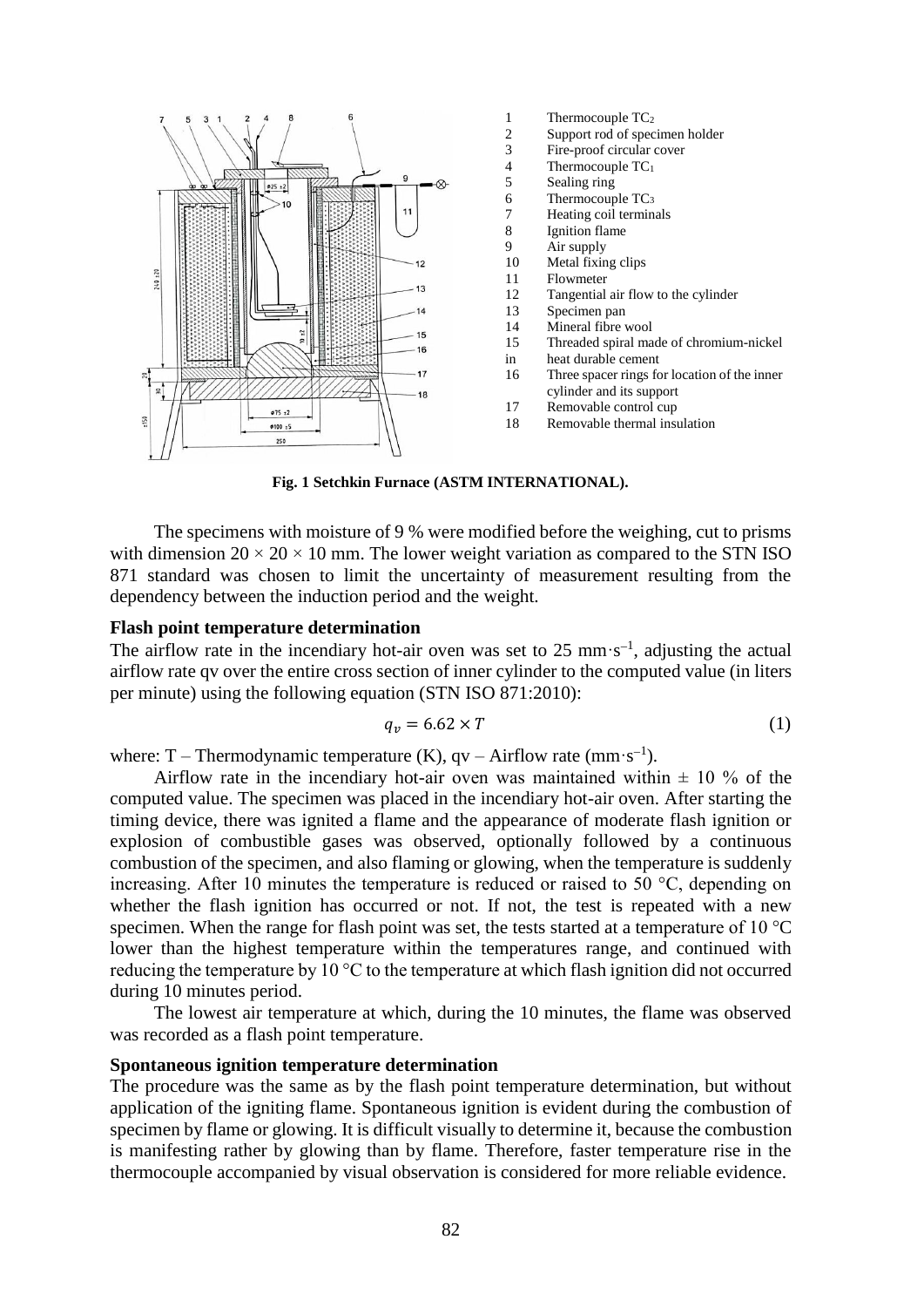The lowest air temperature at which the specimen was ignited within 10 minutes was recorded as the spontaneous ignition temperature.

#### **Spontaneous ignition and flash point activation energy determination**

Determination of the necessary spontaneous ignition temperatures with functional dependencies of induction periods was carried out applying the Setchkin Furnace test, i.e. the thermoanalytical methods.

First, the minimum temperatures of initiation were derived. After their finding, the induction periods were tested of each about  $10^{\circ}$ C higher than in the previous measurement, in the end to get a total of 10 measurements required for the dependency analysis.

The dependency analyses between the induction periods and the inverse values of thermodynamic temperature for both specimen types were performed in Statistica 8 software. In the same software was derived the exponencial equation, from which the preexponential factor was used to calculate the activation energy of the process of spontaneous ignition / flash point.

Before the experiment itself, the temperature in the incendiary hot-air oven was adjusted to match the estimated value of the spontaneous ignition or flash point of the Norway spruce wood and Thermowood. According to the temperature set, the airflow was adjusted to the air flow at a constant rate. Using a mirror, positioned above the oven, and stopwatch, there had been observing the moment and time of the spontaneous ignition / flash point, which should start, according to the standard, in 10 minutes (600 seconds).

If the spontaneous ignition / flash point had not occurred, the testing was repeated with a new specimen at a gradually increasing temperature by 10 °C until the specimen was not spontaneously / flash ignited in 10 minutes. This procedure was repeated until the minimum temperature of spontaneous ignition / flash point was found, which was also recorded with accurate time information. After determining the minimum spontaneous / flash point temperature, the temperature was gradually increased every 10 °C until reaching about 100 °C higher temperature as the minimum spontaneous / flash ignition temperature determined.

#### **Activation energy calculation**

The calculation of activation energy of spontaneous ignition / flash ignition was performed according to equation (2), published by SEMENOV (1959), that is an analogy to the equation Arrhenius.

$$
E = \ln\left(\frac{\tau}{A}\right) \times R \times T \tag{2}
$$

where:

- $\tau$  Induction period of spontaneous ignition / flash ignition (s)
- A Pre-exponential (frequency) factor (-)
- $E -$  Activation energy of spontaneous ignition / flash ignition (J·mol<sup>-1</sup>)
- $R Gas constant (8.314 J·K<sup>-1</sup>·mol<sup>-1</sup>)$
- $T I$ gnition termodynamic temperature  $(K)$

### **RESULTS AND DISCUSSION**

The measured data together with the temperature recalculated values (inverse value of the temperature in  ${}^{\circ}C$  to the thermodynamic temperature in K, necessary for the calculation of the activation energy) are shown in the tables  $1-4$ . It is evident, that with increasing values of particular temperatures, the values of induction periods were decreasing. With increasing thermal loading, the specimen resisted to thermal action a shorter time.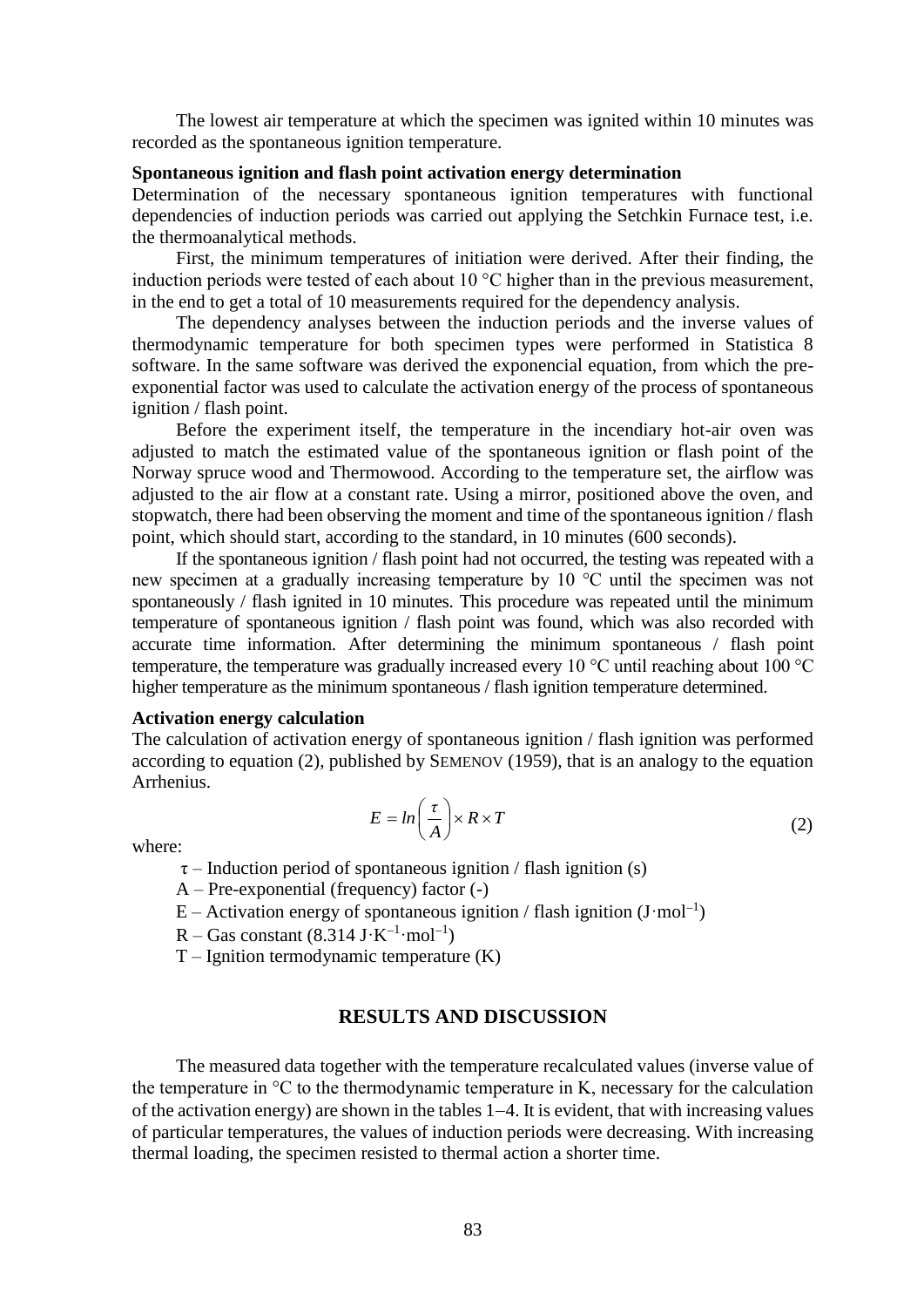## **Spontaneous ignition temperatures and induction period determination**

In case of Norway spruce wood specimens, the minimum spontaneous ignition temperature value of 429 °C (702 K) was recorded at the first measurement. It was reached in 396 s from the start of the test. During the test, the values of induction period were decreasing with increasing temperature values. The minimum time (182 s), the Norway spruce wood resisted to temperature of 472 °C (745 K) at the last measurement (Table 1).

| Measurement | Induction | Temperatures      | Temperatures | Temperature inverted |
|-------------|-----------|-------------------|--------------|----------------------|
|             | period    | average           | average      | value                |
| no.         | $\tau(s)$ | t ( $^{\circ}$ C) | T(K)         | $1/T (K^{-1})$       |
| 1.          | 396       | 429               | 702          | 0.001424             |
| 2.          | 353       | 437               | 710          | 0.001407             |
| 3.          | 371       | 450               | 723          | 0.001382             |
| 4.          | 297       | 442               | 715          | 0.001398             |
| 5.          | 249       | 445               | 718          | 0.001391             |
| 6.          | 247       | 451               | 724          | 0.001381             |
| 7.          | 207       | 455               | 728          | 0.001373             |
| 8.          | 212       | 462               | 735          | 0.001360             |
| 9.          | 198       | 467               | 740          | 0.001349             |
| 10.         | 182       | 471               | 744          | 0.001343             |

**Tab. 1 Spontaneous ignition temperatures of Norway spruce wood.**

Table 2 shows an overview of the temperatures reached, completed with the induction periods. The lowest spontaneous ignition temperature of 418 ° C (691 K) reached the Thermowood specimen right at the first measurement. In average time of 360 s, there occurred its spontaneous ignition in the absence of ignition open sources. With increasing temperature, the specimen resisted to high temperatures for a shorter time.

| Measurement | Induction | Temperatures | Temperatures | Temperature inverted |
|-------------|-----------|--------------|--------------|----------------------|
|             | period    | average      | average      | value                |
| no.         | $\tau(s)$ | (°C)         | T(K)         | $1/T (K^{-1})$       |
| 1.          | 360       | 418          | 691          | 0.001447             |
| 2.          | 332       | 427          | 700          | 0.001427             |
| 3.          | 285       | 428          | 701          | 0.001426             |
| 4.          | 239       | 431          | 704          | 0.001419             |
| 5.          | 223       | 443          | 716          | 0.001395             |
| 6.          | 221       | 448          | 721          | 0.001387             |
| 7.          | 188       | 457          | 730          | 0.001369             |
| 8.          | 185       | 461          | 734          | 0.001361             |
| 9.          | 187       | 457          | 730          | 0.001368             |
| 10.         | 176       | 446          | 719          | 0.001389             |

**Tab. 2 Spontaneous ignition temperatures of Thermowood.**

### **Flash point temperatures and induction period determination**

The lowest flash point temperatures, at which the Norway spruce wood developed as much combustible gases, that those in the mixture with air, under the action of open flame were flash ignited, was recorded with a value of 355  $\degree$ C (628 K) at the first measurement, and at a the time of 587 s.

The minimum flash point temperature in case of the Thermowood specimen was found in time of 538 s, i.e. 346 °C (619 K). The shortest time (256 s) resisted the specimen of Thermowood to the temperature of 415 °C (688 K), which was also the maximum flash point temperature, measured at the last measurement.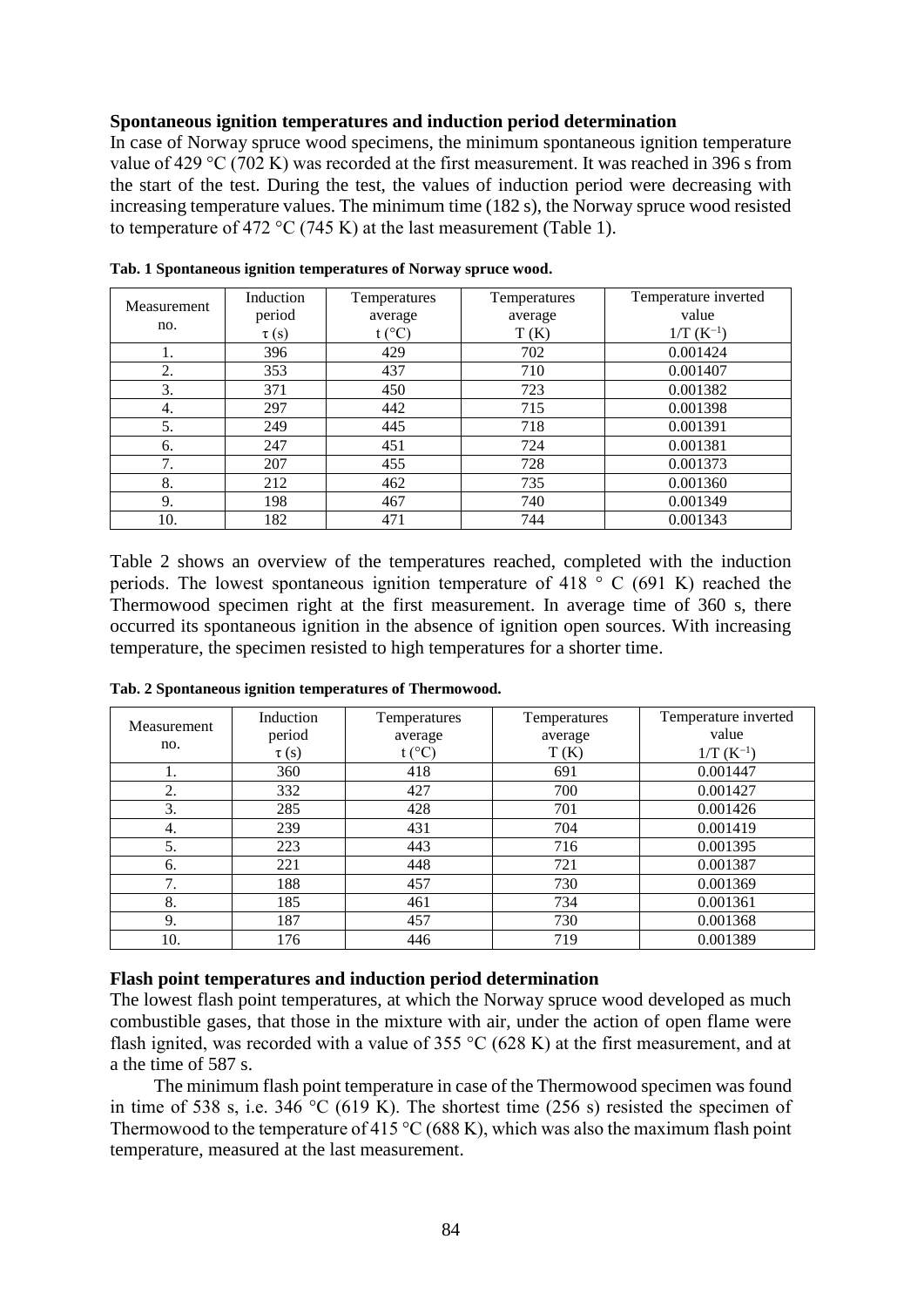|             | Induction | Temperatures | Temperatures | Temperature inverted |
|-------------|-----------|--------------|--------------|----------------------|
| Measurement | period    | average      | average      | value                |
| no.         | $\tau(s)$ | t (°C)       | T(K)         | $1/T (K^{-1})$       |
| 1.          | 587       | 354          | 627          | 0.001593             |
| 2.          | 505       | 363          | 636          | 0.001571             |
| 3.          | 470       | 371          | 644          | 0.001553             |
| 4.          | 443       | 379          | 652          | 0.001532             |
| 5.          | 390       | 385          | 658          | 0.001519             |
| 6.          | 399       | 393          | 666          | 0.001499             |
| 7.          | 359       | 395          | 668          | 0.001496             |
| 8.          | 351       | 404          | 677          | 0.001476             |
| 9.          | 309       | 410          | 683          | 0.001463             |
| 10.         | 278       | 418          | 691          | 0.001446             |

**Tab. 3 Flash point temperatures of Norway spruce wood.**

**Tab. 4 Flash point temperatures of Thermowood.**

| Measurement<br>no. | Induction<br>period | Temperatures<br>average | Temperatures<br>average | Temperature inverted<br>value |
|--------------------|---------------------|-------------------------|-------------------------|-------------------------------|
|                    | $\tau(s)$           | t (°C)                  | T(K)                    | $1/T (K^{-1})$                |
| 1.                 | 538                 | 345                     | 618                     | 0.001616                      |
| 2.                 | 490                 | 355                     | 628                     | 0.001592                      |
| 3.                 | 457                 | 362                     | 635                     | 0.001575                      |
| 4.                 | 365                 | 369                     | 642                     | 0.001558                      |
| 5.                 | 374                 | 378                     | 651                     | 0.001536                      |
| 6.                 | 348                 | 385                     | 658                     | 0.001518                      |
| 7.                 | 308                 | 393                     | 666                     | 0.001499                      |
| 8.                 | 286                 | 400                     | 673                     | 0.001484                      |
| 9.                 | 284                 | 407                     | 680                     | 0.001471                      |
| 10.                | 256                 | 415                     | 688                     | 0.001453                      |

The spruce wood specimens achieved correlation value of 0.85, which represents a relatively high dependence.



**Fig. 2 Graph of dependency between the spontaneous ignition induction period and the inverse value of thermodynamic temperature of Norway spruce wood.**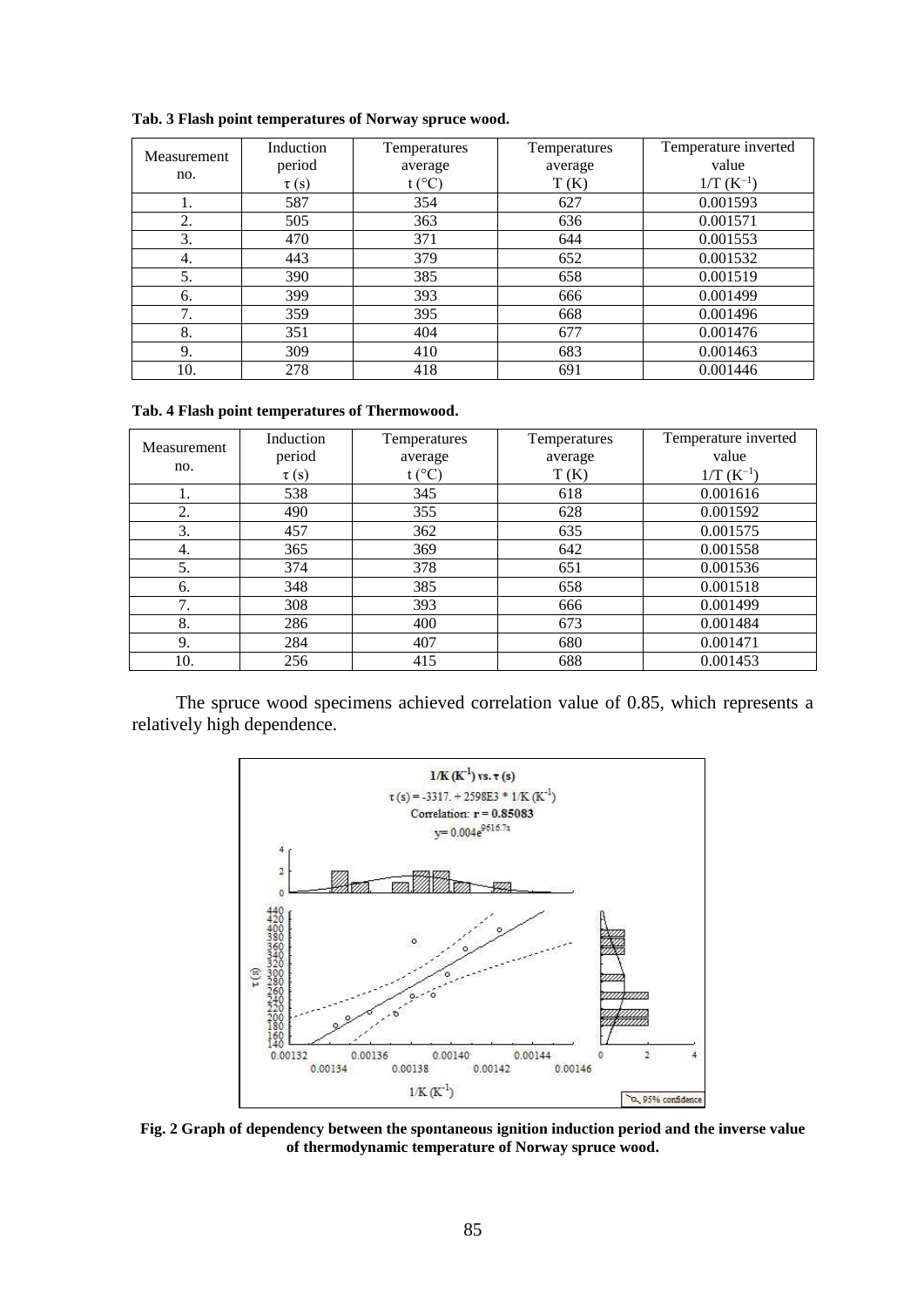In Figure 3 are introduced the results of the dependency analysis for the Thermowood



**Fig. 3 Graph of dependency between the spontaneous ignition induction period and the inverse value of thermodynamic temperature of Thermowood.**

Specimens prepared from Norway spruce wood and Thermowood showed in the dependency between the flash point induction period and the inverse value of the thermodynamic temperature very high value of the correlation coefficients:  $r = 0.98$  for Norway spruce wood and  $r = 0.97$  for Thermowood.

Figure 4 shows result of the dependency analysis between the flash point induction period and the inverse value of the thermodynamic temperature, which is the most evident in thermodynamic temperature inverse value of 0.001593 at temperature of 345 °C, which the Norway spruce wood specimen reached in 587 s from the beginning of the measurement.



**Fig. 4 Graph of dependency between the flash point induction period and the inverse value of thermodynamic temperature of Norway spruce wood.**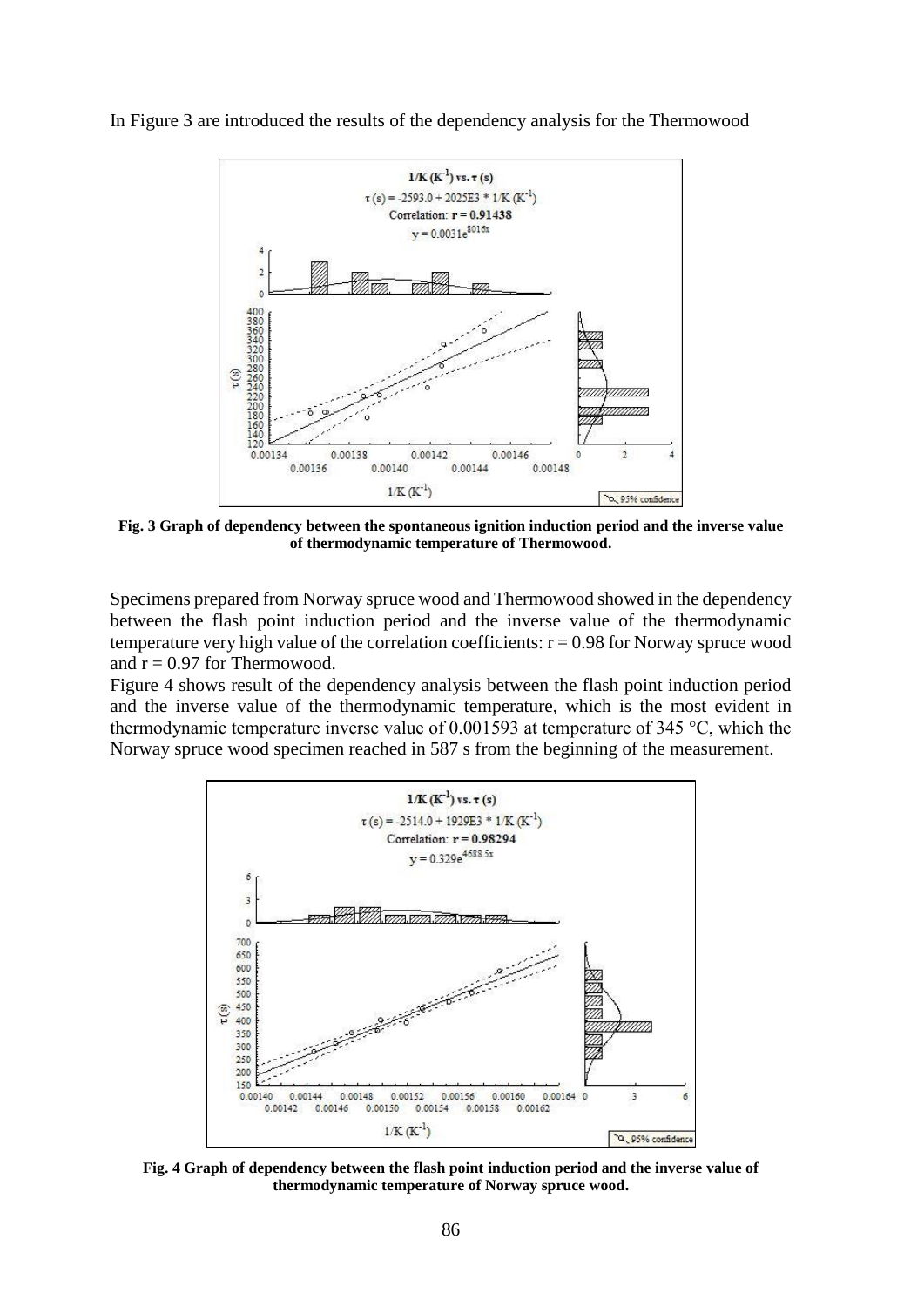Figure 5 introduces result of the dependency analysis between the flash point induction period and the inverse value of thermodynamic temperature of Thermowood.



**Fig. 5 Graph of dependency between the flash point induction period and the inverse value of thermodynamic temperature of Thermowood.**

Substituting the measured values from the relevant tables and derived pre-exponential factors from exponential equations into the equation for calculation the activation energy, there were calculated the particular values of activation energy of specimens tested (table 4).

| Specimen           | Activation energy of spontaneous<br>ignition temperature | Activation energy of flash point<br>temperature |  |
|--------------------|----------------------------------------------------------|-------------------------------------------------|--|
|                    | $(J \cdot mol^{-1})$                                     | $(J \cdot mol^{-1})$                            |  |
| Norway spruce wood | 67.15                                                    | 39.09                                           |  |
| Thermowood         | 67.01                                                    | 37 75                                           |  |

**Tab. 4 Result values of activation energy for spontaneous ignition / flash point of tested wood specimens.**

The experiments results confirmed the fact that the activation energy is independent of the temperature. It is generally known that the activation energy decreases with increasing temperature, in the simplest situations the dependence on temperature is linear.

The values of the minimum activation energy of spontaneous ignition as well as flash point of specimens are higher in case of Norway spruce wood. Therefore, it was also required higer energy value of thermal action, in order to start the process of spontaneous ignition or flash ignition.

Untreated Norway spruce wood showed the highest values of activation energy of spontaneous ignition and flash point of all specimens tested. In this specific case, it is also possible to evaluate the specimens made of Norway spruce wood to have the highest resistance to thermal loading, using the available testing apparatus.

We compared the results we achieved with the results of other authors dealing with this issue. First we compared our results with results achieved by MATEJOVA (2012). She presented the activation energy of spontaneous ignition of  $62 \text{ kJ·mol}^{-1}$  (the difference in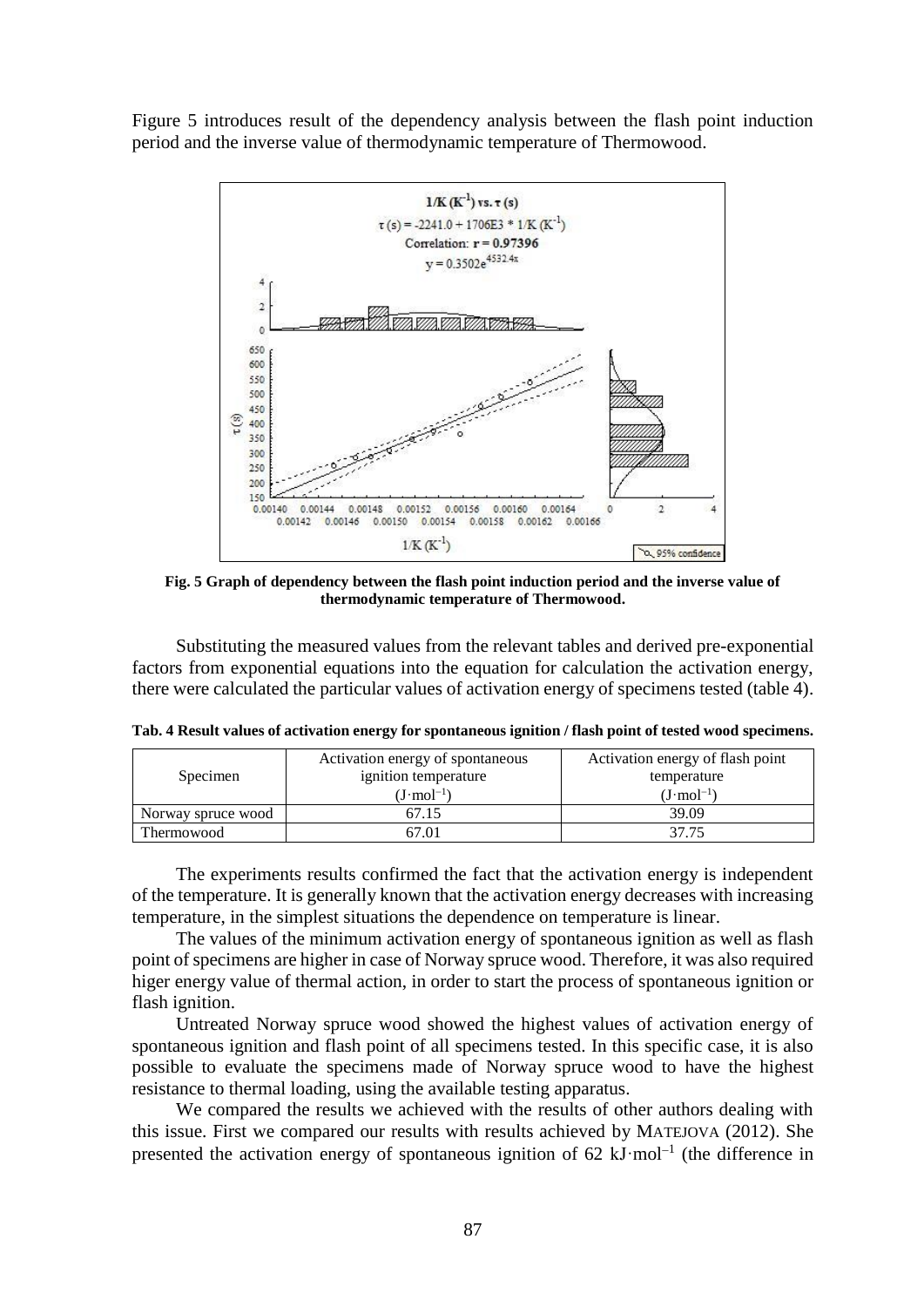comparison to our measurement is of 5.2  $kJ \cdot mol^{-1}$ ) and of flash ignition of 28.5  $kJ \cdot mol^{-1}$ (the difference is of more than  $10 \text{ kJ} \cdot \text{mol}^{-1}$ ) for the set of specimens of Norway spruce wood.

In accordance to the study of MARTINKA *et al*. (2015a) the lowest spontaneous ignition activation energy 44.1 kJ·mol<sup>-1</sup> was measured for the dust form and the highest activation energy 59 kJ·mol<sup>-1</sup> was measured for the pellet form of spruce wood. Our experiment results with wood showed the activation energy of about 67  $kJ \cdot mol^{-1}$ , what can be considered for correct value, when compared to the results of MARTINKA (2015a) and also MATEJOVA (2012). Thus, the obtained results proved that the form of spruce wood has a significant influence on its spontaneous ignition activation energy. Further obtained results proved that the activation energy of spontaneous ignition is almost independent on the temperature.

For comparison, there are introduced also the results achieved by MATSUO *et al.* (2016), who studied primary the color changes of four softwood and seven hardwood species during hygrothermal treatment. Those were compared among species, but also kinetically evaluated. In the kinetic analysis they used the time-temperature superposition principle, which uses the whole data set. The apparent activation energies were set to  $24.3-40.8$  $kJ \cdot mol^{-1}$  for softwood and 32.3–61.3  $kJ \cdot mol^{-1}$  for hardwood. The average apparent activation energy for hardwood was higher than for softwood. These values were lower than those calculated from other material properties.

The values of spontaneous ignition / flash point temperature were further compared with the results of MITTEROVÁ *et al.* (2012). In this comparison was noticed a difference in the value of determined spontaneous ignition temperature of Norway spruce wood. MITTEROVÁ *et al.* (2012) introduced the value of 460 °C while the value measured in our experiment was significantly lower (429 °C).

As an additional reference data source, there were used the results obtained by JANEČEK (2013). In this case was found a difference in the flash point temperature of Norway spruce wood. The reference value of the flash point temperature was of 378 °C. The flash point temperature measured in our experiment was of 355 °C, i.e. was lower of 23 °C.

The reason of the differences in the results achieved in the studies mentioned above could be the different age of the wood, its moisture or the other parameters which were not included in the comparison of the results achieved, because the information is not available or was not considered to be essential for testing.

### **CONCLUSIONS**

To understand the combustion process, it is necessary to distinguish among the particular fire fire or thermal parameters of materials and to understand their significance in the combustion process. Among those parameters belong also the activation energy, which has a significant influence on combustion process, fire initiation and which influences the thermal degradation process of specific materials.

The results obtained within particular experiments showed that the spontaneous ignition temperature of Norway spruce wood specimens varied in the temperature range of 429 °C to 472 °C. The results achieved by the Thermowood specimens were comparable to Norway spruce wood specimens results (temperature range of 418 °C to 462 °C). The minimum flash point temperature was reached at temperature of 346 °C (619 K) in case of the Thermowood specimens. The Norway spruce wood specimen flash point has occurred at the temperature about 9 °C higher, i.e. 355 °C (628 K). The activation energy needed to reach the spontaneous ignition was very similar for both Norway spruce specimen kinds tested, i.e. 67.15 kJ·mol<sup>-1</sup> in case of untreated Norway spruce wood and 67.01 kJ·mol<sup>-1</sup> in case of Thermowood. The more significant difference showed the results of activation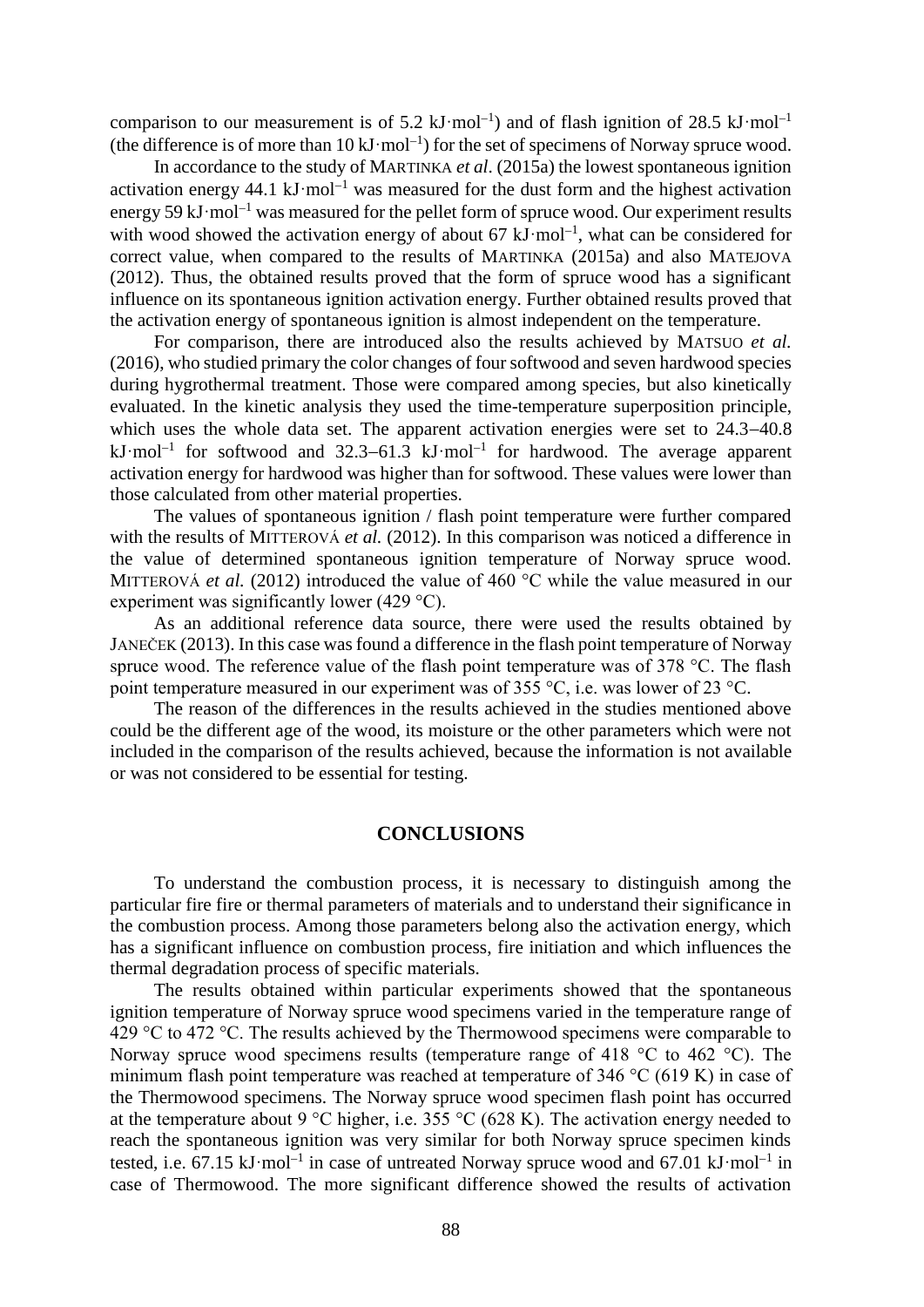energy calculation based on the data on flash ignition, where the untreated Norway spruce wood reached the value of 39.09  $kJ \cdot mol^{-1}$  and the Termowood of 37.75  $kJ \cdot mol^{-1}$ .

The dependency analyses between the induction periods and the inverse values of thermodynamic temperature for both specimen types showed very strong dependency between the variables tested in all tests.

These results achieved in all of the experiments realised will be further used as input parameters in the modelling the behaviour of compartment fires. They are immediately applicable also for planing the necessary fire safety measures and design of modern structures, especially the wooden ones.

### **REFERENCES**

BABRAUSKAS V. 2003. Ignition Handbook. Issaquah: Fire Science Publishers, 2003, pp. 1116.

BACH Q.V., TRAN K.Q., SKREIBERG Ø. 2017. Comparative study on the thermal degradation of dryand wet-torrefied woods. Applied Energy,  $185: 1051-1058$ .

CHREBET T., BALOG K. 2010. Critical rate of thermal decomposition of pure and impregnated lignocellulosic materials. In Research papers of the Faculty of Materials Science and Technology in Trnava. No. 28. [Online]. Bratislava : Slovak University of Technology, 2010. [Cit. 2015-01-01]. Available online: http://www.mtf.stuba.sk/docs/doc/casopis\_Vedecke\_prace/28/17\_chrebet\_balog.pdf

JANEČEK T. 2013. Vzájomné porovnanie retardačnej úpravy smrekového dreva. [Pairwise comparisons of retardation treatment of spruce wood]. Zvolen : Technická univerzita vo Zvolene, 2013. 92 p.

KAČÍKOVÁ D., KAČÍK F. 2009. Vplyv termického pôsobenia na zmenu lignínu smrekového dreva [Influence of thermal loading at spruce wood lignin alteration]. Acta Facultatis Xylologiae Zvolen,  $51(2): 71-78.$ 

KUČEROVÁ V., KAČÍKOVÁ D., KAČÍK F. 2011. Zmeny extraktívnych látok a makromolekulových charakteristík celulózy po termickej degradácii smrekového dreva [Alterations of extractives and cellulose macromolecular characteristics after thermal degradation of spruce wood]. Acta Facultatis Xylologiae Zvolen,  $53(2)$ :  $77-83$ .

MARTINKA J. *et al*. 2014. Vplyv termickej modifikácie smrekového dreva na teplotu vznietenia rozvíreného drevného prachu. [Influence of thermal modification of spruce wood on the ignition temperature of wood dust cloud]. Acta Facultatis Xylologiae Zvolen, 56(1): 87−95.

MARTINKA J. *et al*. 2015a. Vplyv rýchlosti ohrevu na termický rozklad izolácie z drevovláknitej hmoty. [The influence of the heat rate to thermal decomposition of wood fibre insulation]. Acta Facultatis Xylologiae Zvolen, 56(1): 97−108.

MARTINKA J. *et al*. 2015b. Influence of spruce wood form on ignition activation energy. Wood Research, 60(5): 815−822.

MARTINKA J. *et al*. 2016. Investigation of the influence of spruce and oak wood heat treatment upon heat release rate and propensity for fire propagation in the flashover phase. Acta Facultatis Xylologiae Zvolen, 58(1): 5−14.

MATEJOVÁ M. 2012. Stanovenie účinnosti vybraného retardéra horenia na základe aktivačnej energie vzplanutia a vznietenia chráneného materiálu. [Determination of the effectiveness of the flame retardant selected on the basis of the the flash point and ignition activation energy of protected material]. Trnava : MTF STU, 2012, 76 p.

MATSUO M.U. *et al*. 2016. Effect of hygrothermal treatment on wood properties: color changes and kinetic analysis using four softwood and seven hardwood species. Wood Science and Technology, 50(6): 1145−1160.

MITTEROVÁ I. 2012. Evaluation of Selected Wood Species from the Fire Safety Point of View. In Wood and Fire Safety. 7th International Scientific Conference. Ostrava : ŠMÍRA-PRINT, 2012. ISBN 978-80-87427-23-1. p. 163 – 170.

NFPA 921: Guide for Fire & Explosion Investigations, 2008 Edition